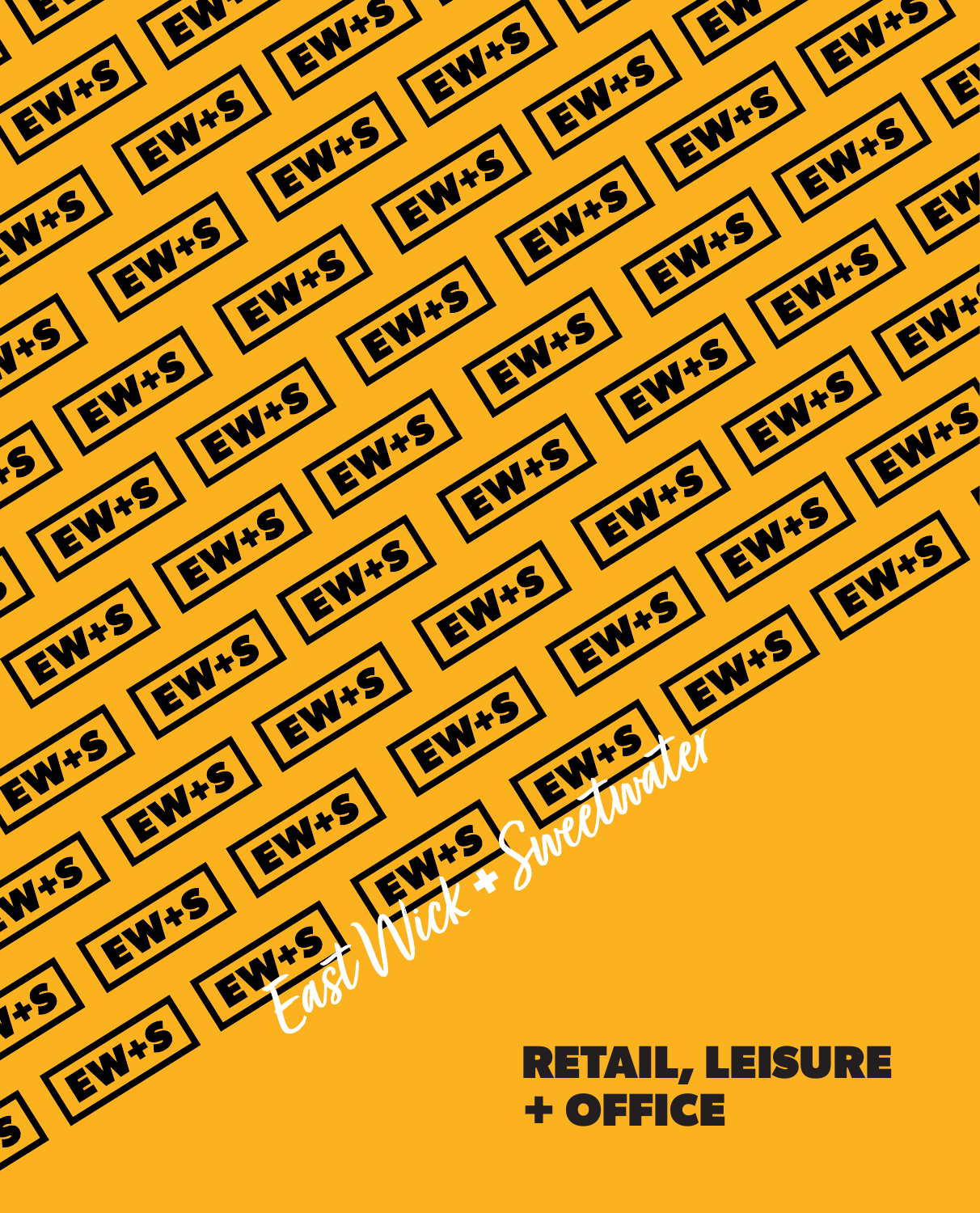



Whether you're a budding start-up or a well-established brand, we've got a mix of 18 commercial spaces totalling 28,885sqft (2,683.5sqm) that have been designed with every kind of business in mind. As well as a strong business community, there's a growing residential community too.

In East Wick and Sweetwater there are over 1,800 homes in the making along with new schools, nurseries and community spaces, a huge addition to all that's happening across the wider area.

We're located in the iconic Queen Elizabeth Olympic Park, nestled right next-door to Hackney Wick and Fish Island, a stone's throw from Stratford, and surrounded by well-known commercial destinations like Here East and IQL.

We're also near East Bank, the new Culture Quarter, featuring UAL's London College of Fashion, a 550-seat theatre at Sadler's Wells and state of the art BBC music studios. V&A East will display its worldfamous collections and collaborating with the Smithsonian Institution, it will establish it's first London location.

**Ready to be part of the action?**

**Jump in!**

A vibrant new cultural hub in the heart of East London. We're home to creators and makers, entrepreneurs and innovators, and like-minded businesses of all shapes and sizes. Sound like you? Then you've come to the right place!

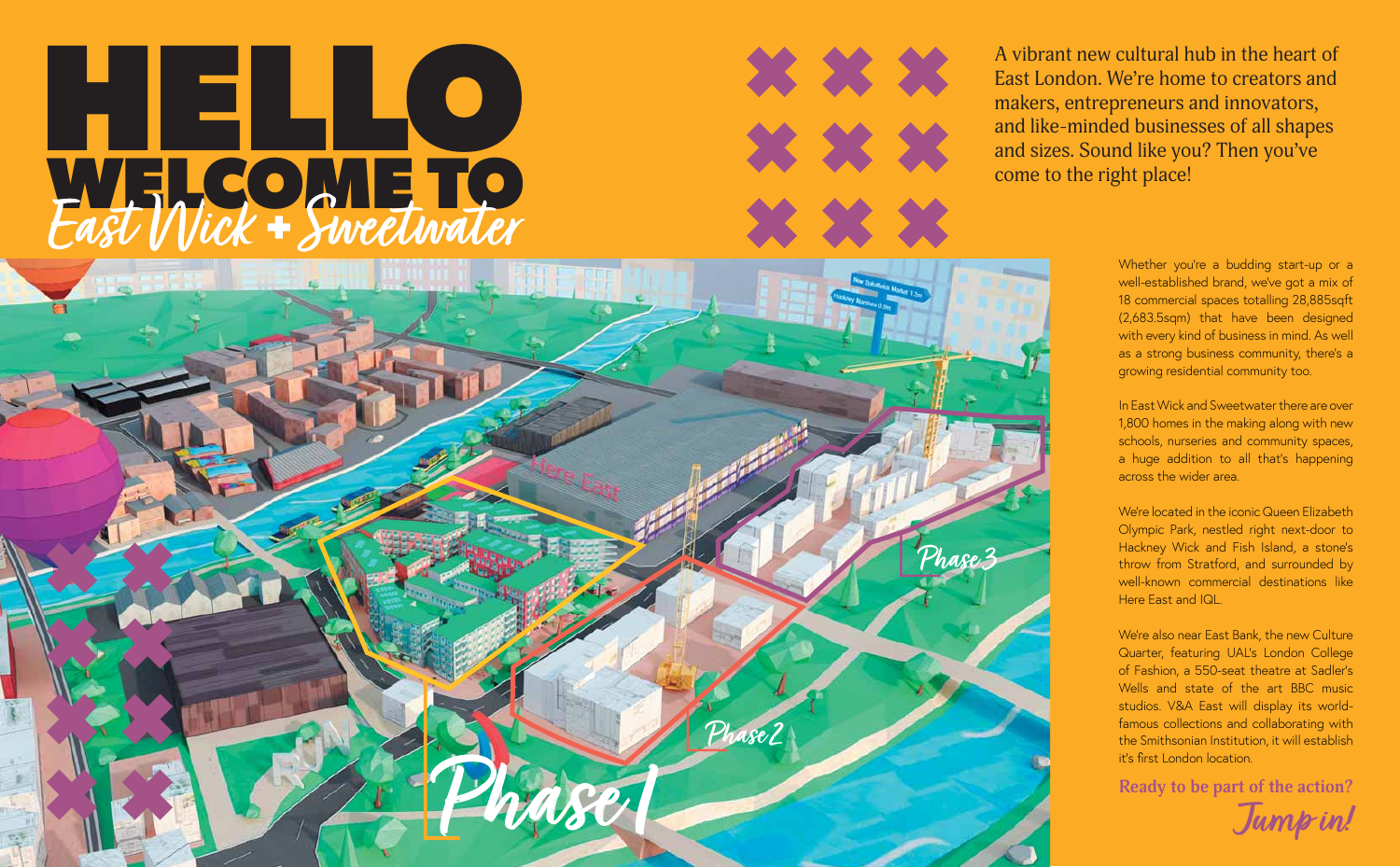As well as huge visitor attractions like the London Stadium, Aquatics Centre, Copper Box Arena and Lee Valley VeloPark, there's also a thriving business district here alongside world-class educational facilities.







### A CULTURAL POWERHOUSE

East Wick and Sweetwater is right at the heart of Queen Elizabeth Olympic Park, a cultural hotbed that attracts thousands of visitors every year.

Our neighbourhood is full of dreamers and believers, just like our next-door neighbours at Hackney Wick and Fish Island. This eclectic part of East London is home to over 250 artist studios and 100 creative businesses.

### CREATIVITY IS IN OUR DNA

Both Hackney Wick and Fish Island have always been known for their creative vibe and now the area's been designated of an £11 million London-wide initiative to provide affordable workspaces and job and training opportunities.





as a Creative Enterprise Zone, which is part a new culture and education district for World famous entities such as BBC, UCL, London College of Fashion, the V&A and Sadler's Well will come together to create London; East Bank. Currently well under way, this new cultural hub is anticipated to bring an additional 1.5million visitors to the Park, create over 2,500 new jobs and is anticipated to generate £1.5 billion for the local economy.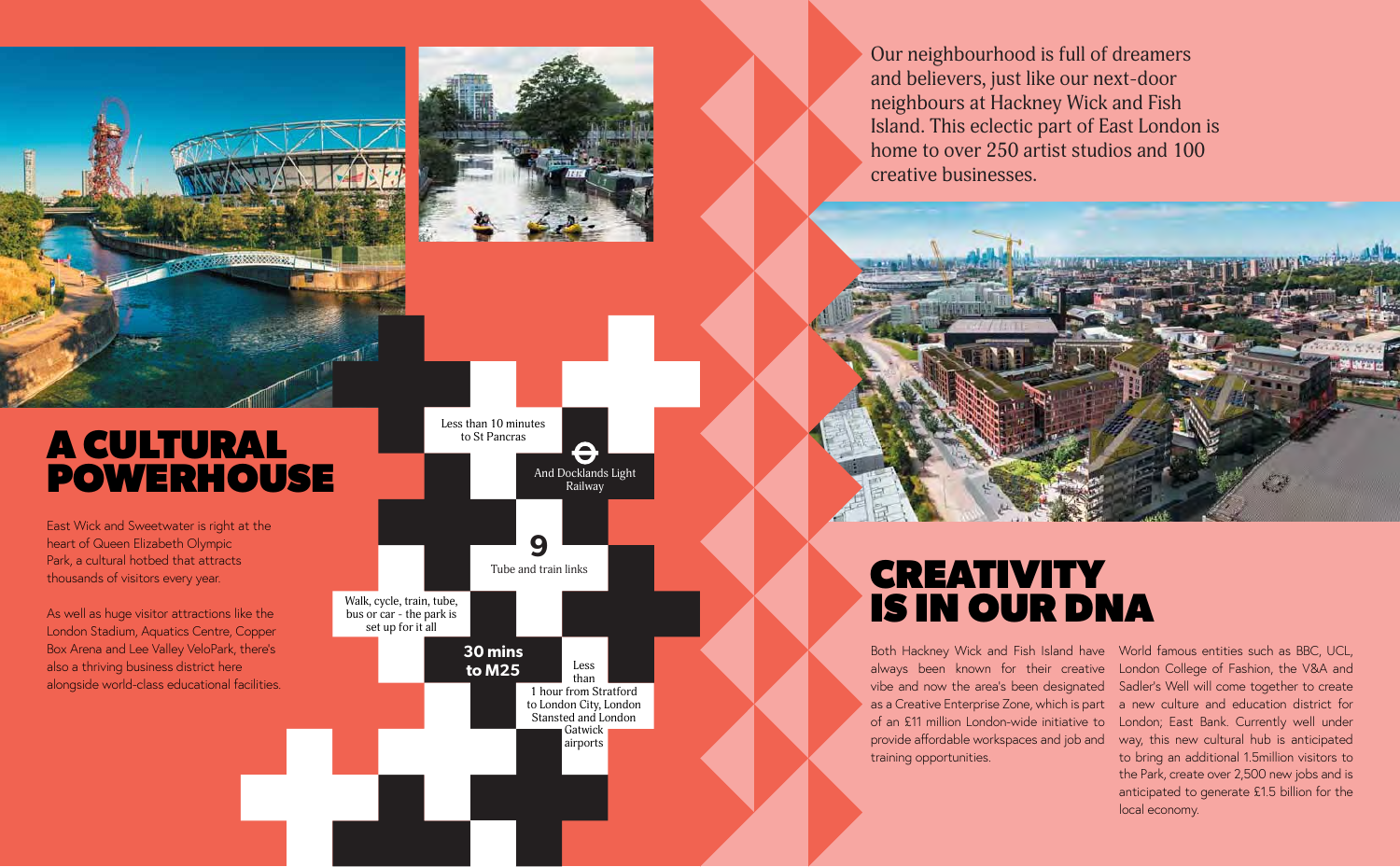## THINGS OF INTEREST





East Wick and Sweetwater is right in the action, just a walk away from some of the area's hottest attractions.

> Please note these may be direct or requiring changing lines. \*Times are approximate and are taken from National Rail and TFL.



#### **London Bridge 19 mins Liverpool Street 24 mins s l l l l l l**

|                |                                            |    | AAA                        |    |                              |
|----------------|--------------------------------------------|----|----------------------------|----|------------------------------|
|                |                                            |    |                            |    |                              |
| 7              | Chobham Manor                              | 14 | Crate Brewery              |    | Hackney Wick Station         |
| 6              | Lee Vallery Velopark                       | 13 | Wick Woodland              | 뻦  | <b>Stratford Station</b>     |
| 5              | Unite Student<br>Accommodation             | 12 | Queen's Yard               | e  | <b>Stratford Int Station</b> |
| 4              | International<br>Quarter London            | 11 | London Stadium             | 18 | East Village                 |
| 3              | East Bank &<br><b>Stratford Waterfront</b> | 10 | <b>Aquatics Centre</b>     | 17 | <b>Bar 90</b>                |
| $\overline{2}$ | Copper Box Arena                           | 9  | <b>Stratford Offices</b>   | 16 | <b>Timber Lodge Cafe</b>     |
| ٦              | Here East and Plexal                       | 8  | <b>Westfield Stratford</b> | 15 | The Stratford Hotel          |

#### Trains per hour **2 0 0 +**

Entries / exits a year **4 0 M +**

**Oxford Circus 19 mins**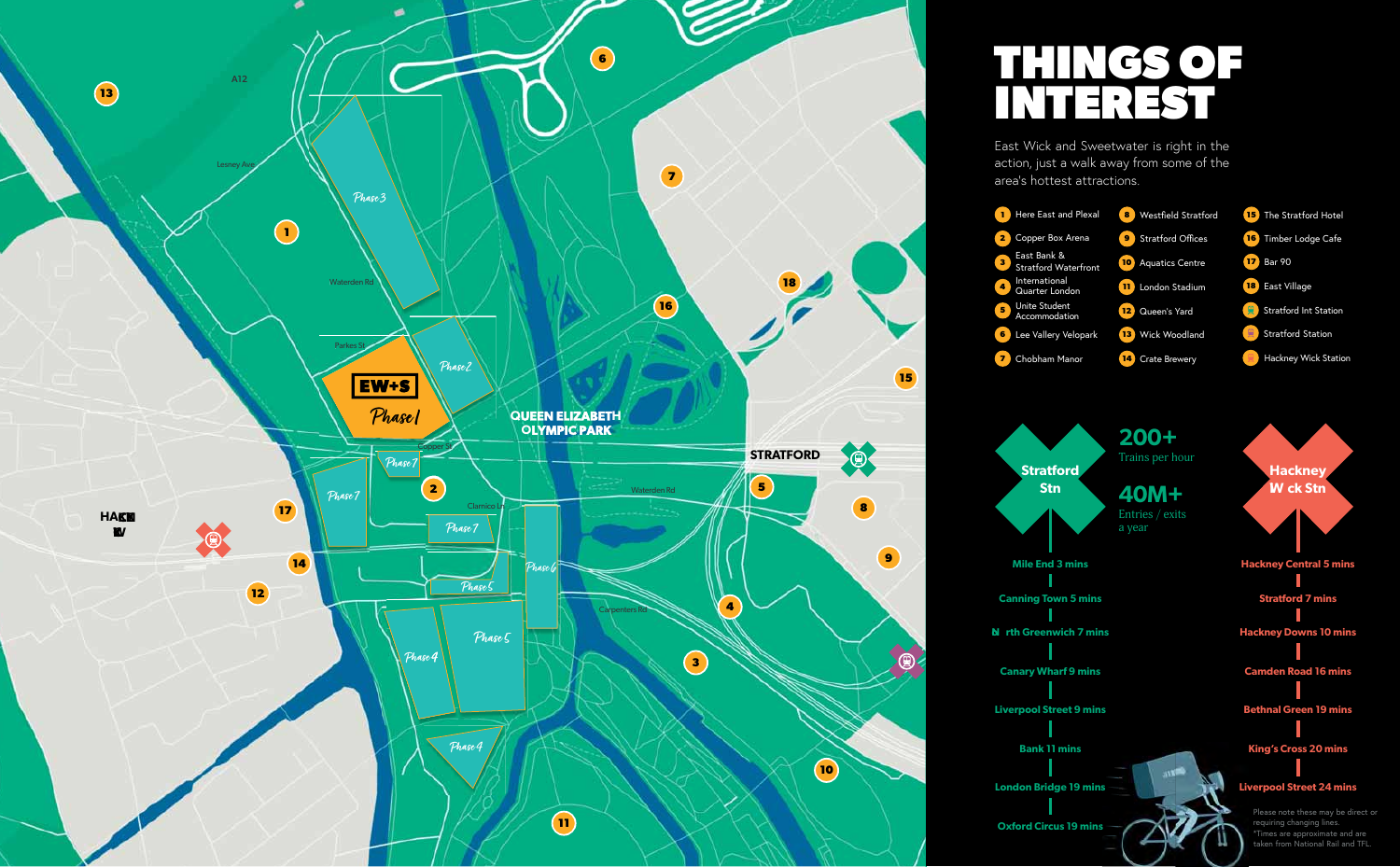

## **EASTEANIS**

UCL campus tech & innovation

**Additional** visitors attracted to the park

Contributed to local economy **£1.5Bn**

#### **1M sq ft**

People involved in cultural events

#### **125,000**

With 600 rooms

Seat theatre by Sadler's Wells East **550**

**1.5M**

Students to the area **10,000+**

Parking spaces







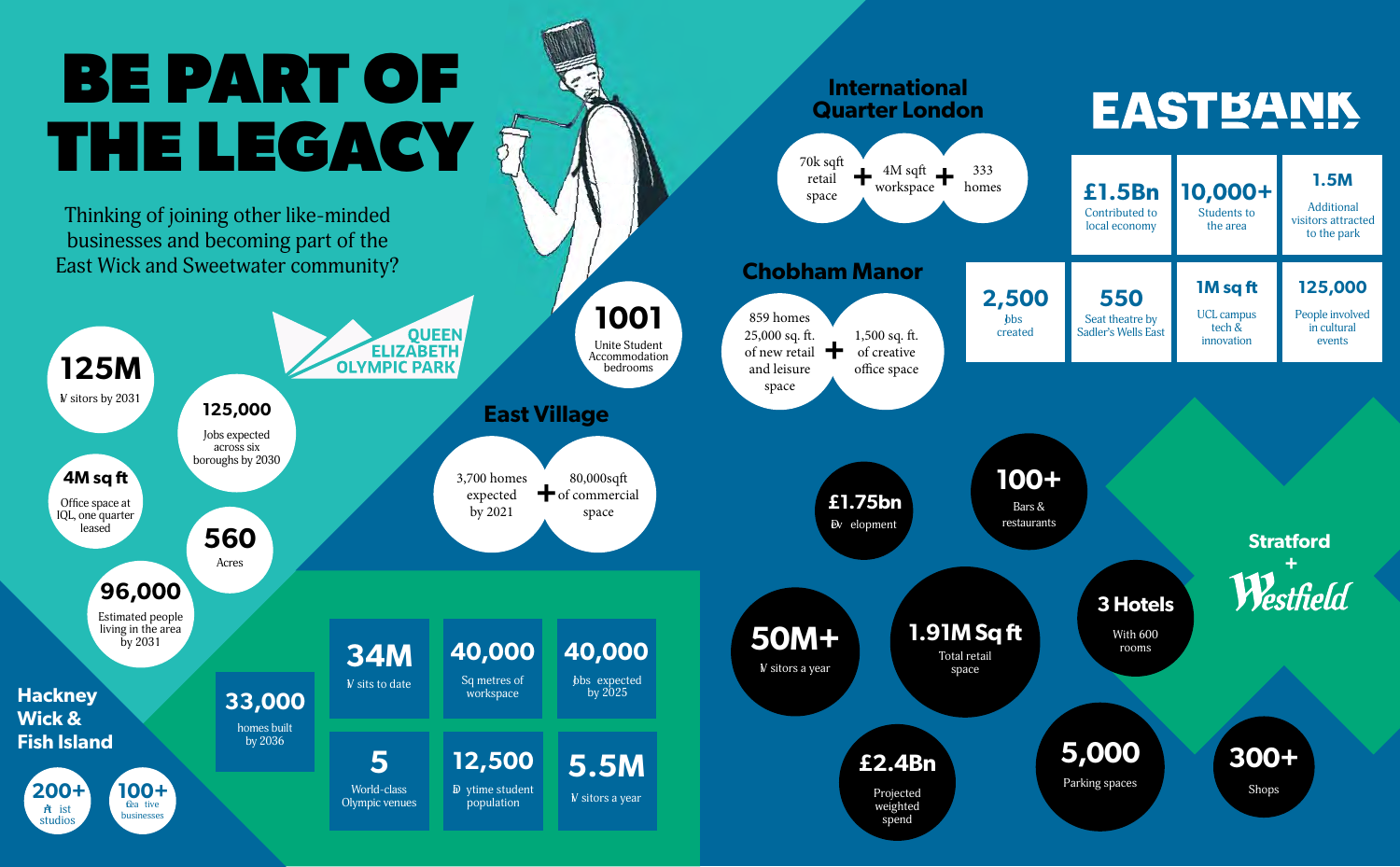The two new districts of East Wick and Sweetwater will bring over 1,800 new homes, as well as commercial, retail and community spaces to Queen Elizabeth Olympic Park, creating a new, diverse and vibrant community in East London.

The first phase is currently on the way, with over 300 mixed tenures homes and 18 commercial spaces, completing in Spring/Summer 2021.

Pssst... Located on our of our later development plot, we've bought in Makeshift's meanwhile use wonders at Hackney Bridge. They will bring a mix of workspace and studios for artists, makers and small businesses; as well as space for food businesses, retailers and markets. They are aiming to complete by the end of 2020. The community is already growing!



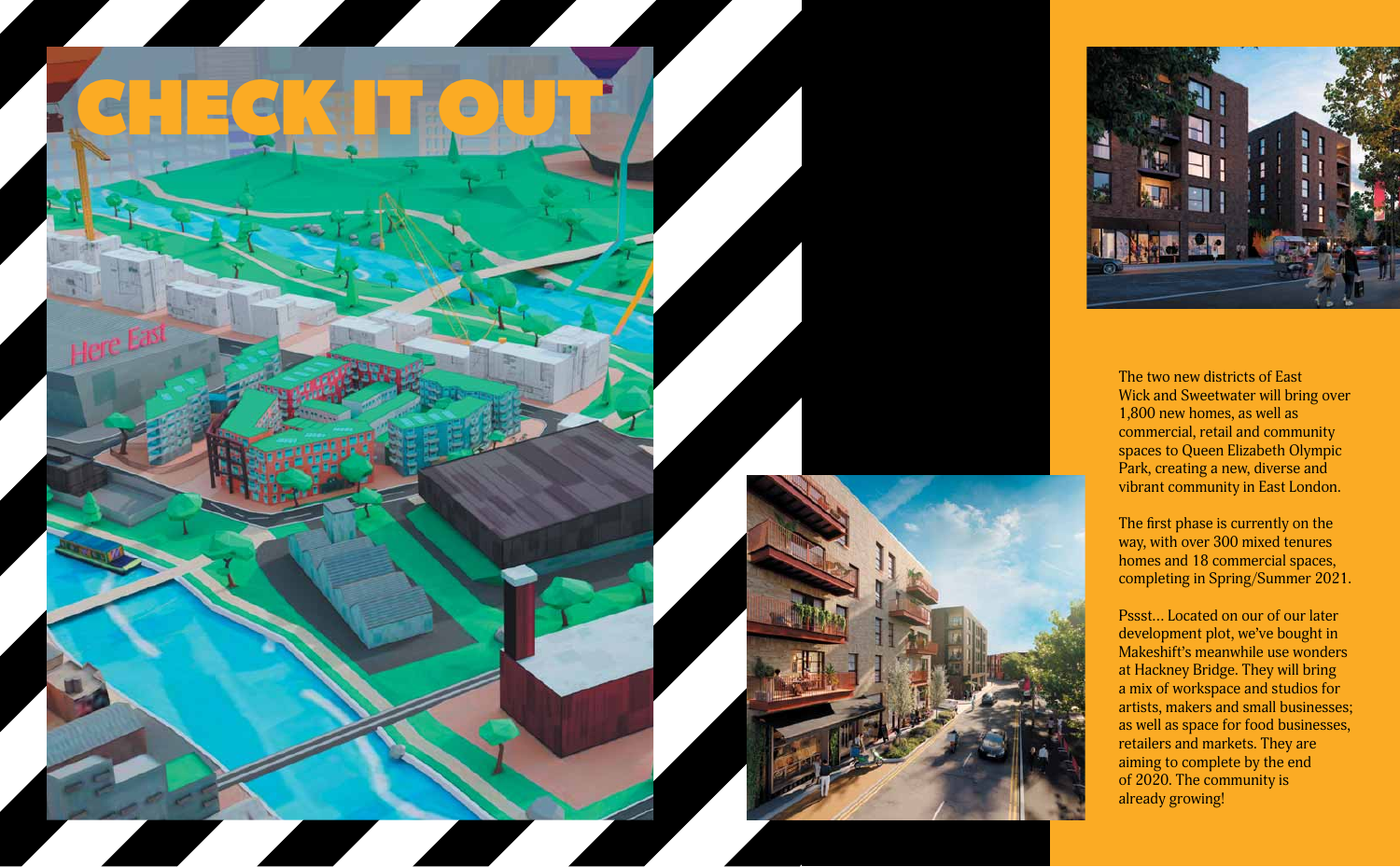# **GET A SPACE**

#### **Take a peek to see what's available:**

Whilst the site plan and unit details have been prepared with all due care for the convenience of the intending purchaser/tenant, the information contained herein is a preliminary guide only and does not constitute part of land, boundary treatments, local authority street lighting or landscaping. It is our intention to build in accordance with this layout. However, the house designs, boundaries, landscaping and positions of roads and footpat made without responsibility on the part of the agents or the developer. None of the statements contained in these particulars are to be relied upon as statement or representation of fact. Any intended purchaser or tenant m **statements contained in these particulars. Please speak to our team for further details. Information correct as of May 2022.**

PHASE<sub>2</sub>

| UNIT REF   | <b>USAGE</b>   |              | GIA    |  |  |
|------------|----------------|--------------|--------|--|--|
|            |                | (SQM)        | (SQFT) |  |  |
| 41.00.NU   | <b>Nursery</b> | <b>GONE!</b> |        |  |  |
| 41.00.FE2  | R              | 179          | 1,935  |  |  |
| 29.00.RL4  | $A1 - A5$      | 245          | 2,646  |  |  |
| 29.00.RL3  | $A1-D2$        | 173          | 1,872  |  |  |
| 29.00 RL2  | $A1-A5$        | 120          | 1,299  |  |  |
| 29.00.RL1  | $A1-A5$        | 112          | 1,215  |  |  |
| 27.00.RL4  | $A1-A5$        | 119          | 1,282  |  |  |
| 27.00.RL3  | $A1-A5$        | 133          | 1,440  |  |  |
| 27.00.RL2a | $A1 - A5$      | 94           | 1,013  |  |  |
| 27.00.FE1  | R              | 213          | 2,302  |  |  |
| 28.00.FE1  | R              | 107          | 1,155  |  |  |
| 28.00.FE2  | B              | 133          | 1,439  |  |  |
| 28.00 FF3  | B              | 144          | 1,560  |  |  |
| 28.00.FF4  | R              | <b>GONE!</b> |        |  |  |



### **Usage type key**



29-00-RL4